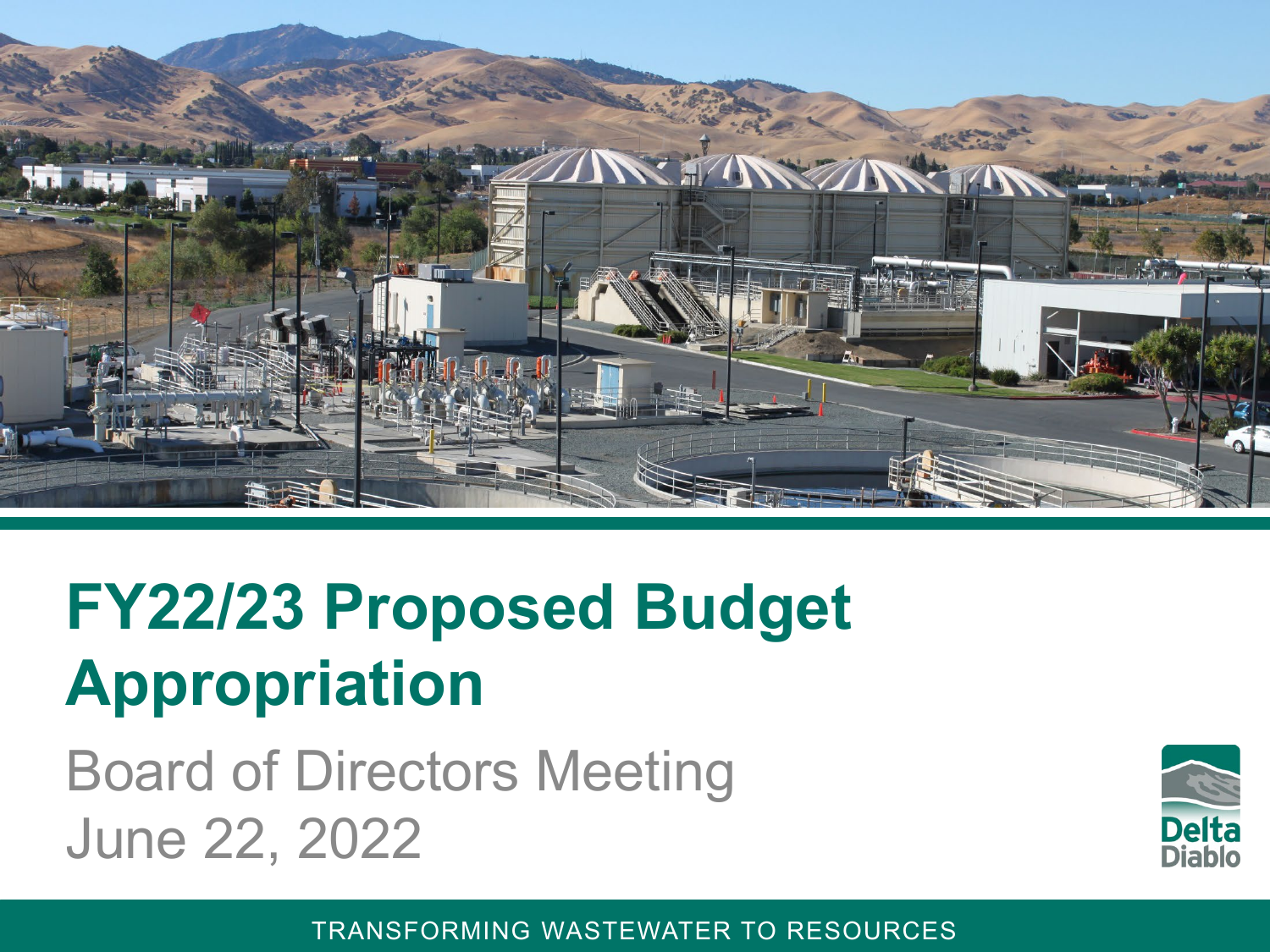### **FY22/23 Budget and SSCs Development Schedule Overview**



#### **Board Meeting**



- Board received report regarding major factors impacting development of new 5-year CIP
- Board reviewed proposed SSC adjustments, set public hearing, and approved distribution of Prop. 218 notices
- Board reviews key operating budget assumptions for FY22/23 Budget, draft 5-year CIP
- CIP Public Hearing, Board considers CIP approval
- SSC Public Hearing, Board considers SSC approval and authorizing collection on tax roll
- **Board considers approval of FY22/23 Budget appropriations**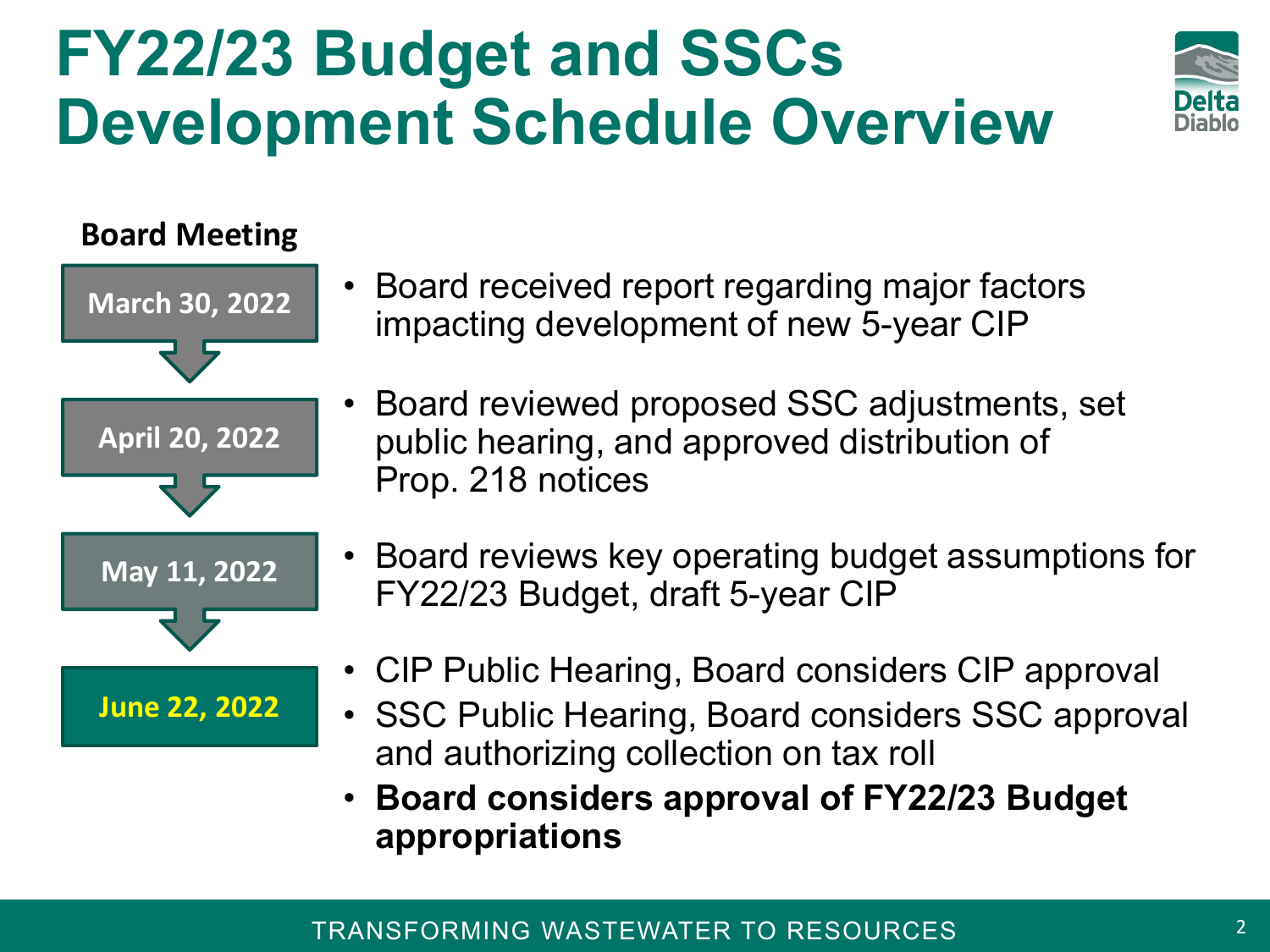# **FY22/23 Budget Overview**



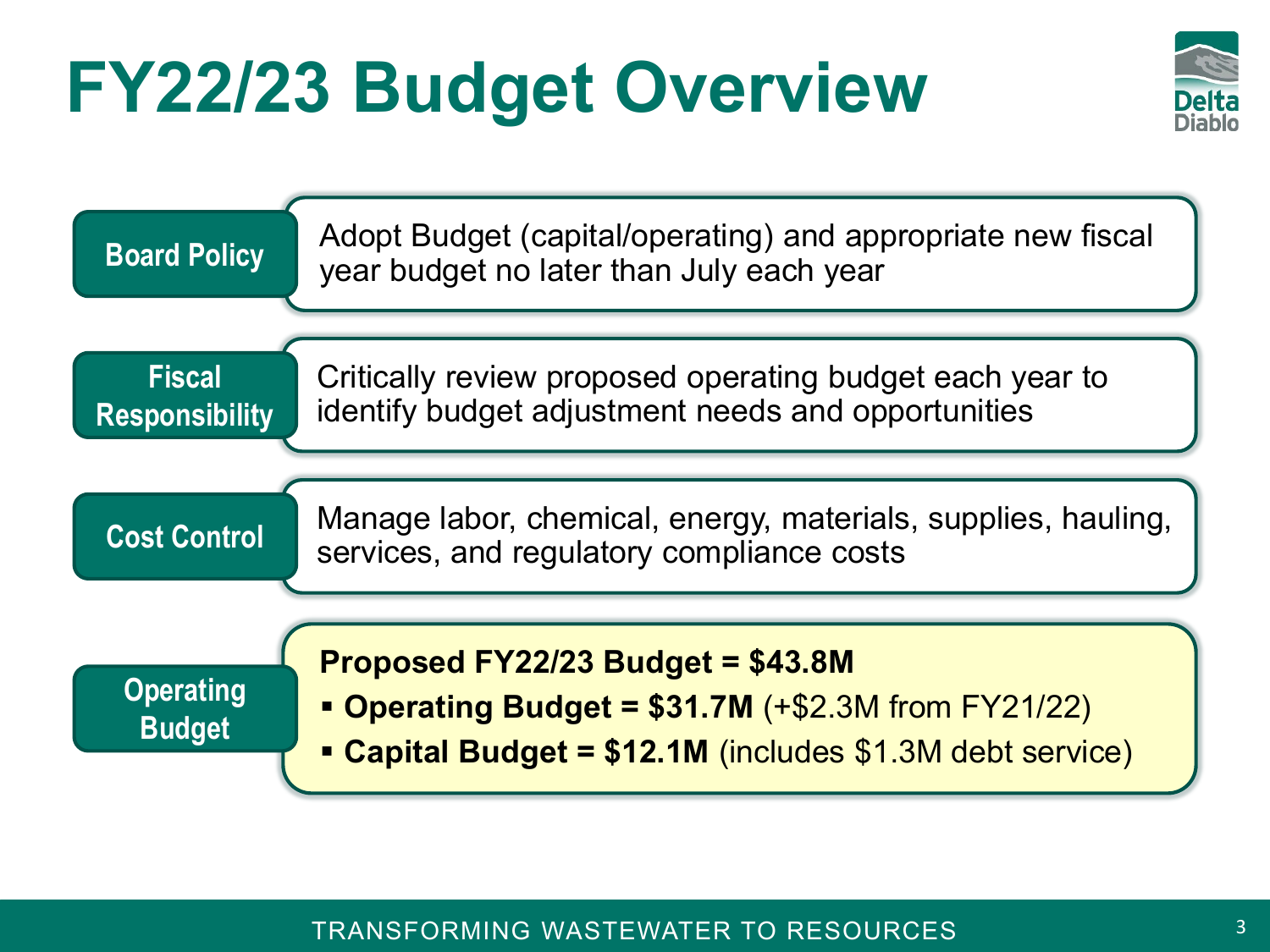# **Key FY22/23 Budget Drivers**



- Meet core mission of protecting public health and the environment with effective and reliable service levels
- Address aging infrastructure though prioritized capital investment
- Ensure sufficient funding to meet increases in operating costs (labor, chemicals, biosolids, outside services)
- Maintain cash funding focus for capital projects to provide lowest cost to ratepayers, while reserving debt capacity
- Support strategic and long-term planning initiatives to drive sustained organizational excellence
- Effectively manage costs to maintain SSCs below average of peer agencies in Bay Area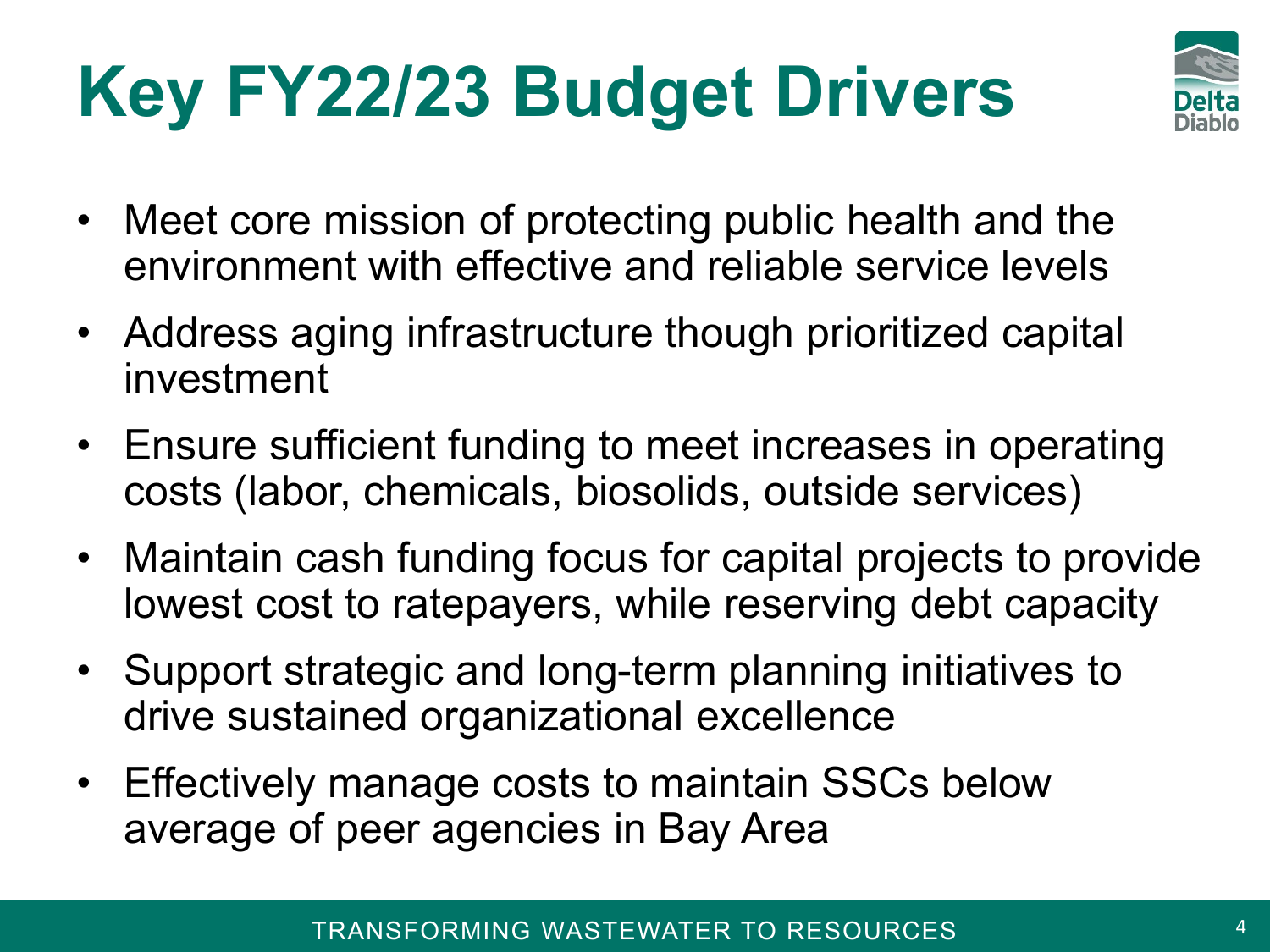#### **FY22/23 Proposed Operating Budget Overview**



• Proposed FY22/23 Operating Budget = \$31.7M



TRANSFORMING WASTEWATER TO RESOURCES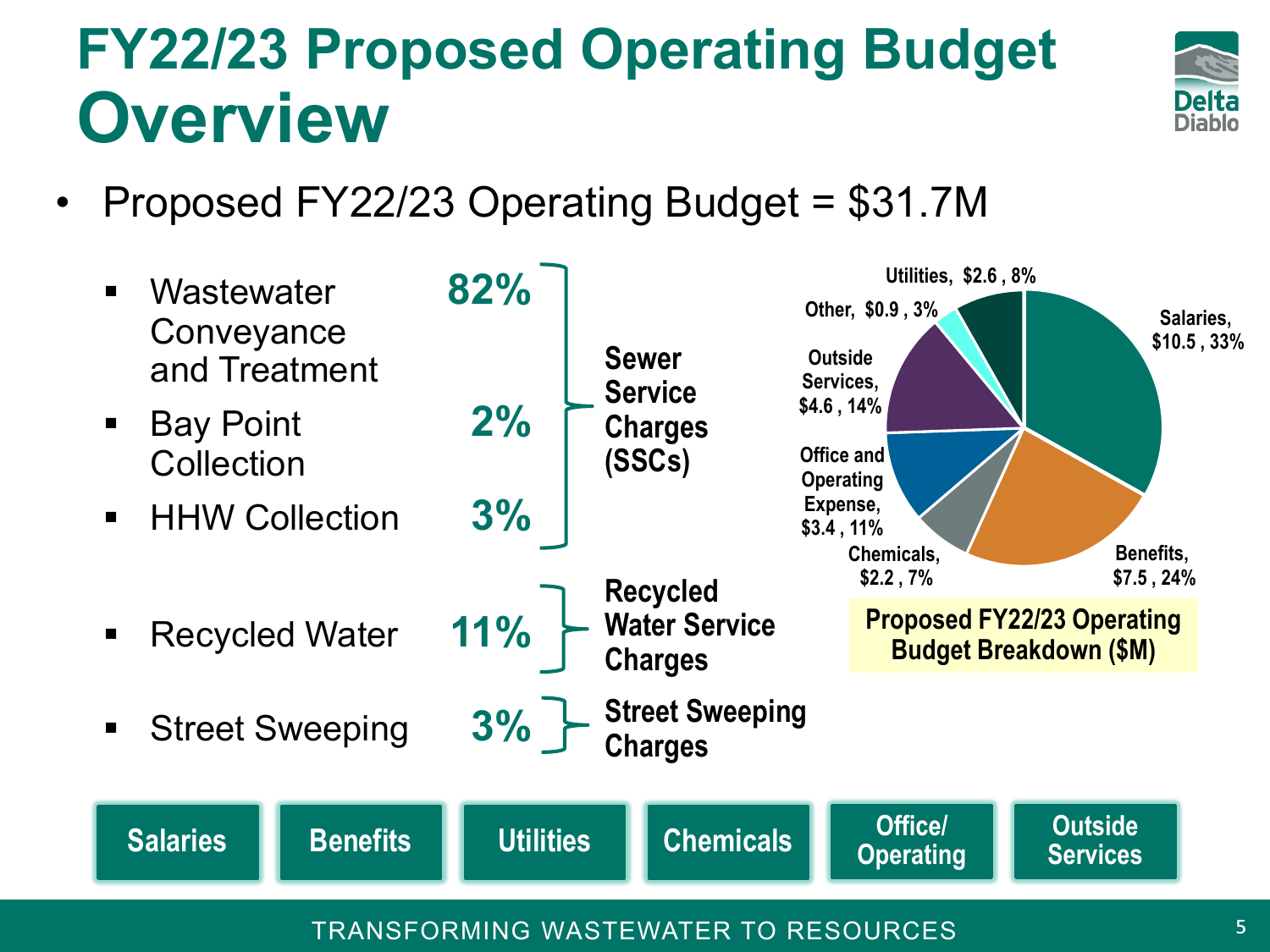#### **FY22/23 Proposed Capital Budget Overview**



• Proposed FY22/23 Capital Budget Appropriation = \$10.8M

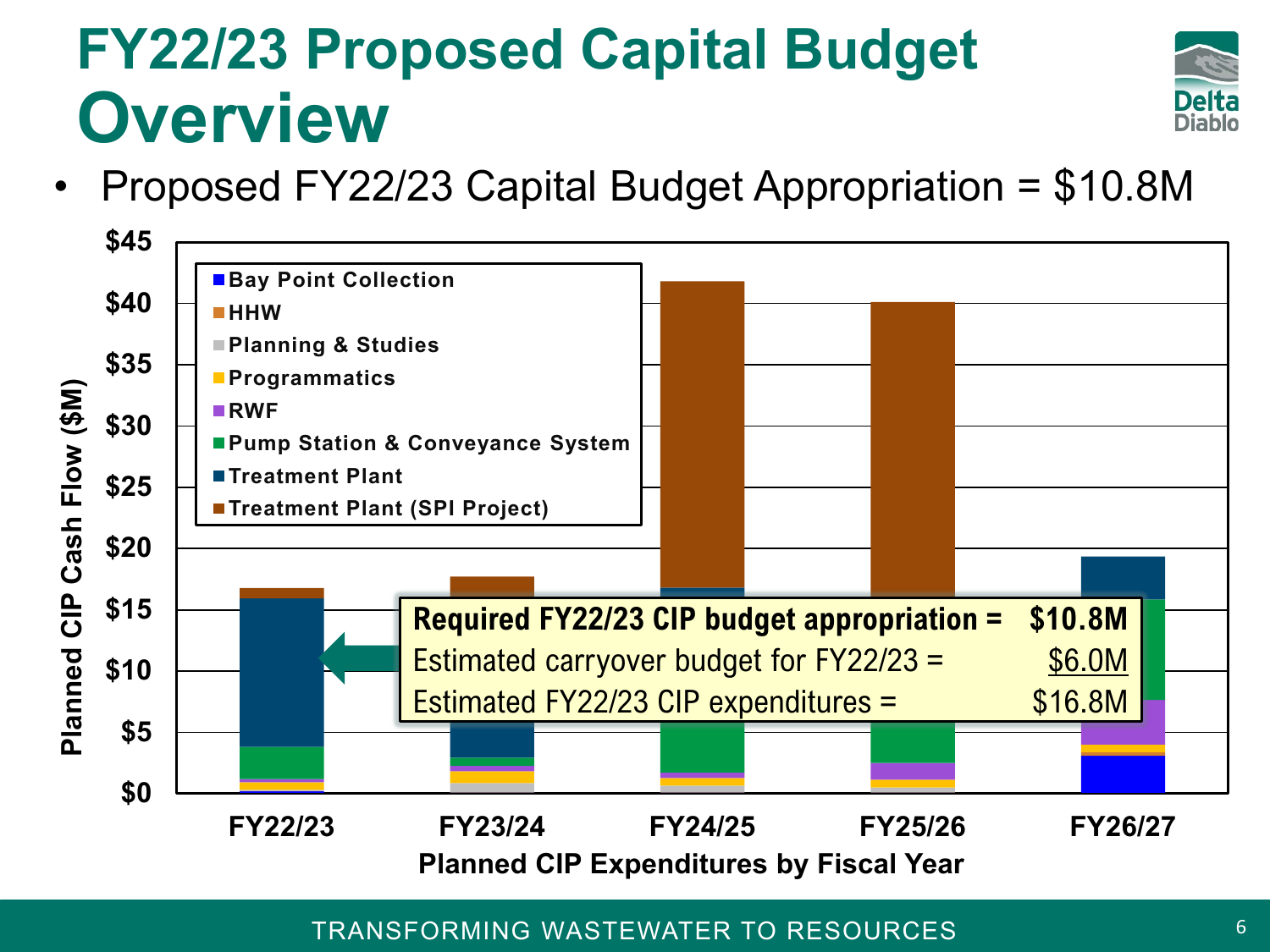# **FY22/23 Proposed Budget Appropriations Summary**



| <b>Description</b>            | <b>Amount</b><br>(\$M) |  |
|-------------------------------|------------------------|--|
| <b>Budgeted Revenue</b>       | \$48.1                 |  |
| <b>Total Sources of Funds</b> | \$48.1M                |  |
| <b>Operating Budget</b>       | \$31.7                 |  |
| <b>Capital Budget</b>         | \$10.8                 |  |
| <b>Debt Service</b>           | \$1.3                  |  |
| Contribution to Fund Equity*  | \$4.3                  |  |
| <b>Total Uses of Funds</b>    | <b>\$48.1M</b>         |  |

**\*** Largely associated with increasing WW CAR Fund Equity to meet 50% cash funding assumption for Secondary Process Improvements in FY24/25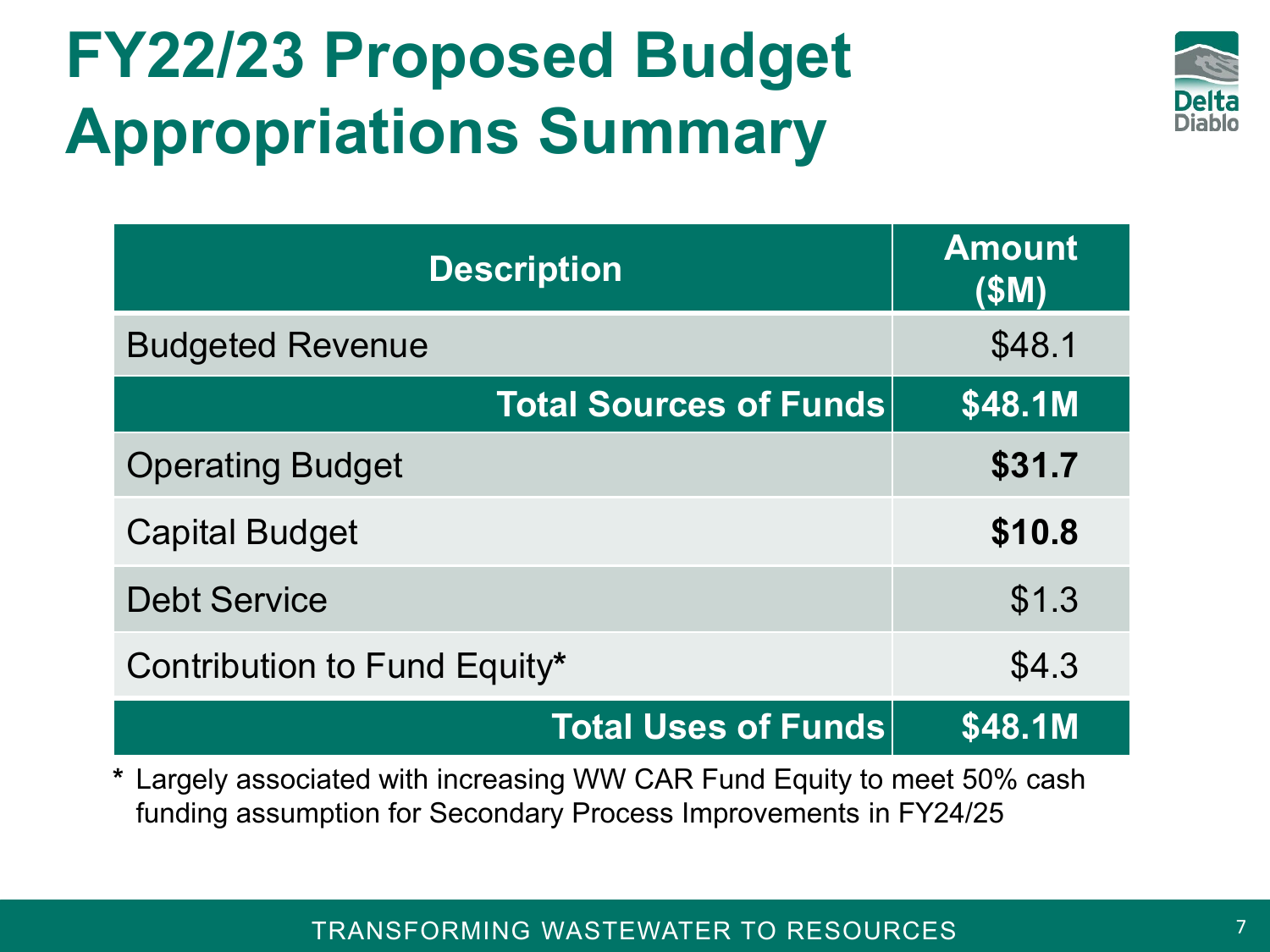# **Estimated Use of Major Wastewater Funds and Reserves in FY22/23**



|                          | <b>WW</b><br><b>O&amp;M</b> | <b>WW Capital</b><br><b>Asset</b><br><b>Replacement</b> | <b>WW</b><br><b>Expansion</b> | <b>WW</b><br><b>Capital</b><br><b>Asset</b> | <b>Advanced</b><br><b>Treatment</b> | <b>Total</b><br><b>Balance</b> |
|--------------------------|-----------------------------|---------------------------------------------------------|-------------------------------|---------------------------------------------|-------------------------------------|--------------------------------|
| <b>Beginning Balance</b> | \$23.4                      | \$21.4                                                  | \$8.0                         | \$3.6                                       | \$19.7                              | \$76.1                         |
| Contributions/(Used)     | (\$3.9)                     | \$6.5                                                   | \$1.7                         | (\$0.2)                                     | \$0                                 | \$4.1                          |
| <b>Ending Balance</b>    | \$19.5M                     | \$27.9M                                                 | \$9.7M                        | \$3.4M                                      | \$19.7M                             | \$80.2M                        |

- Significant use of existing WW O&M Fund equity to support increased allocation of SSC revenue to meet capital funding needs
	- Maintains sufficient reserves to meet District Policy requirements, address unanticipated operating costs, and continue services during unforeseen economic events/emergencies
- Significant increase in WW Capital Asset Replacement Fund equity to meet capital financial needs for the \$60M Secondary Process Improvement Project (50% cash)